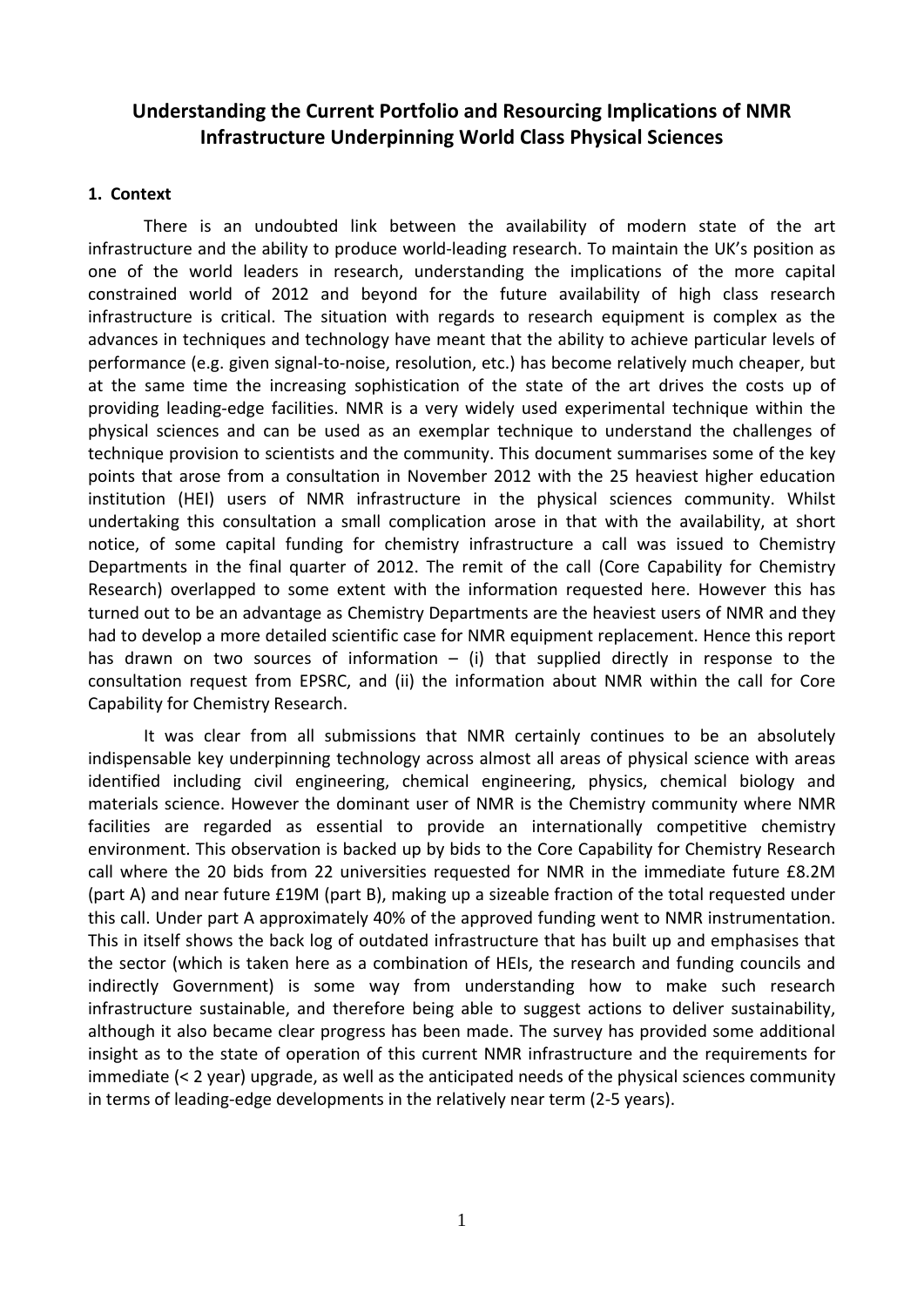The 2010 Wakeham Review on full economic costing (fEC)<sup>1</sup> provides some key context for understanding the sustainability of equipment infrastructure. In addition this survey takes place against the background of significant reductions in capital streams for such research equipment in the current Comprehensive Spending Review period 2011-15. The RCUK response in the context of both of these is captured in to their report 'Efficiency 2011-15: Ensuring Excellence with Impact'. A key consideration from that report was the effective and efficient utilisation of existing and new assets across the research base. This survey provides some real insight into this agenda as well.

#### **2. Observations on Institutional Behaviour and Operation with regards to NMR Infrastructure**

The information supplied revealed that institutions and researchers involved in the physical sciences in the UK exhibit some interesting and genuinely new modes of operation and behaviours with respect to NMR infrastructure. NMR used as a core underpinning technology is often concentrated in a facility run by a Department (usually Chemistry) or Faculty. Although some universities have succeeded in bringing all such NMR equipment whether used by the Physical Sciences or Life Sciences into a single facility, the norm for large research intensive HEIs to have one facility associated with each area. Such a decision is often based on the spatial separation of these disciplines within the HEIs and that the optimisation and configuration of the facility often has to be quite different in these two disciplinary cases. There are examples of HEIs where there are integrated offerings of departmental/faculty facilities together with specialised equipment of a research group in the one location, and others (more common) where the facility and research group instrumentation are separately located. It should also be noted that some universities have not yet managed to concentrate underpinning service equipment even within a single physical location, but this is the exception. This survey shows that centralisation of facilities can often be achieved providing that there is a will within senior management of a department/faculty/university for this to occur and can bring several benefits and may be necessary in order to realise some of the additional possible benefits suggested below.

An area where national policy is clearly having a major impact and change of behaviour is the efficiency and equipment sharing agenda. One immediate benefit is that there has been a really significant drive resulting from this agenda in developing and populating databases of the capital infrastructure within universities. Hence many contributions indicated that providing the information requested for this survey was, for the most part, very straightforward, but also indicated that until very recently it would have been far from so. EPSRC funding via Impact acceleration accounts was cited as one of the impetuses to this. Many of these databases are already searchable publically. An example of this is the one at Leeds where a detailed taxonomy has been developed for classifying equipment in their database which is readily searchable.<sup>2</sup> This change has had several benefits in that HEIs could better understand the scale of the financial liability associated with infrastructure renewal to be addressed and could now also better allow coordinated development of procurement strategy and equipment sharing with partners to be contemplated. It was pleasing to see that most universities had come to grips with the need to back up such facilities with skilled personnel, with the common model being that an academic member of staff has leadership responsibility, backed up at a relatively high level with an experimental officer plus some technical back-up. Although it is expected that these support

 $\overline{a}$ 

<sup>&</sup>lt;sup>1</sup> 2010, Financial Sustainability and Efficiency in Full Economic Costing of Research in UK Higher Education Institutions.

<sup>&</sup>lt;sup>2</sup> The Leeds University equipment database can be found at  $\frac{https://esms.leeds.ac.uk/default-aspx}{https://esms.leeds.ac.uk/default-aspx}$  - typing NMR into this page reveals the NMR equipment available.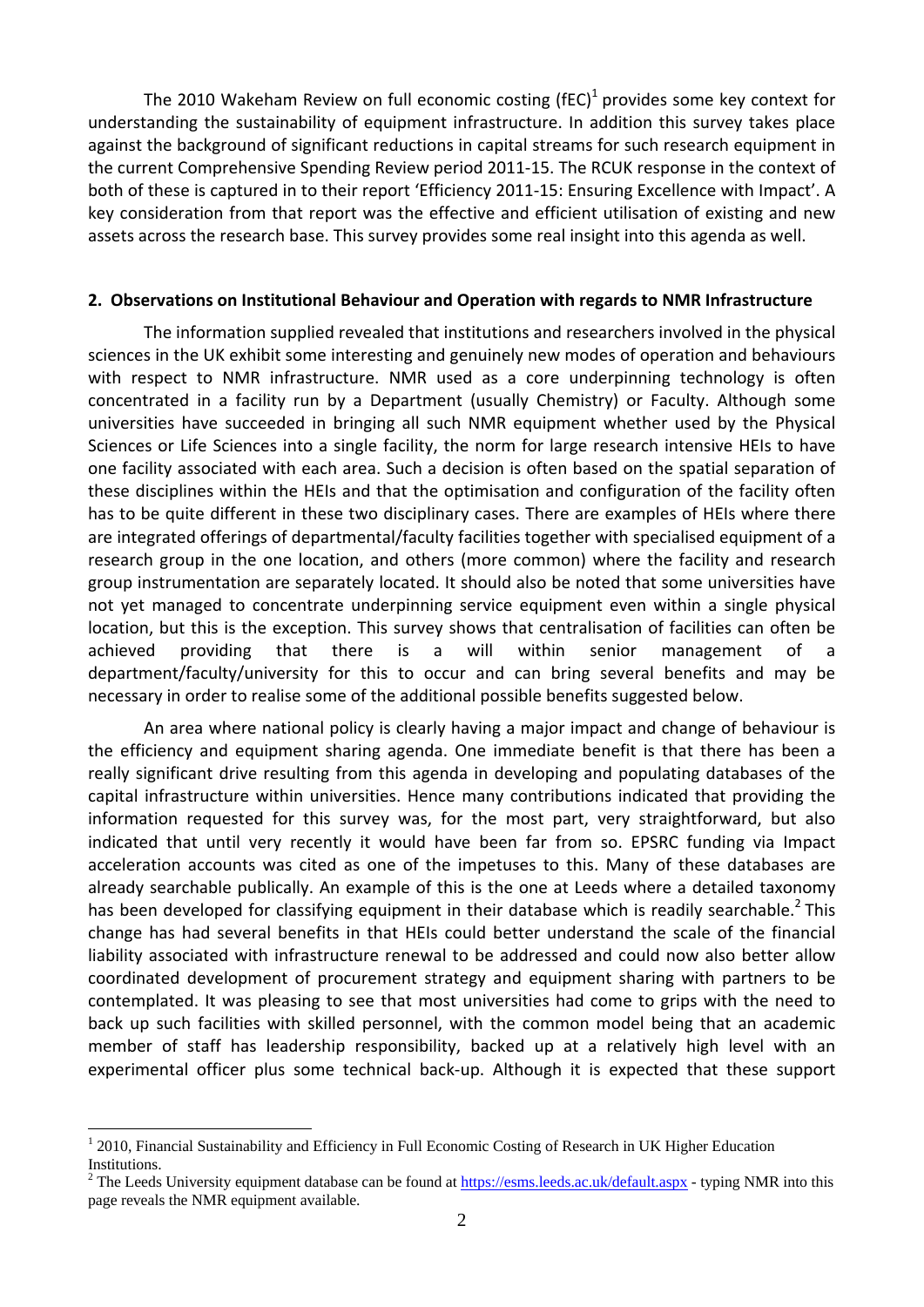personnel costs will be significantly recovered from funded research, most universities have underwritten these positions with indefinite contracts.

### **3. Current Capability and State of NMR Infrastructure for UK Physical Sciences**

 The survey indicated some interesting characteristics, with in the universities surveyed the portfolio of instruments primarily used for research<sup>3</sup> split 133 for solution NMR work and 28 for solids<sup>4</sup>. The NMR infrastructure within the physical sciences is clearly concentrated within Chemistry departments who regard the provision of high quality NMR facilities as absolutely essential. Hence much of the NMR equipment out there is regarded as what should be present in the well founded laboratory. Here the researcher would use NMR either in automated mode or via a walk-up/technician operated facility as a service rather than a piece of core research integral to the research objects of the project. It should be noted that the other area where NMR is also used in this way as a facility is within the Life Sciences where NMR is primarily regarded as a technique for protein structure determination, although this and related structure determination is becoming increasingly important for aspects of cutting-edge synthetic chemistry. This survey has tried to disentangle equipment on the basis of the primary funding source for the equipment or for the research carried out on that equipment (i.e. BBSRC, Wellcome is not included), although inevitably there is some degree of arbitrariness to this split. The second mode of use of the equipment is when the technique or its application is the primary object of the research of a researcher or group of researchers. The UK has a first class reputation in leading the development and application of NMR techniques and there are groups scattered across all physical science disciplines using NMR in this way.



**Distribution of Magnetic Fields in Proton Resonance Frequency Available to the Physical Sciences** 

**Figure 1**. The spread of strengths NMR spectrometers available to the physical sciences above 200 MHz proton frequency.

 $\overline{a}$ 

<sup>3</sup> Equipment primarily assigned to undergraduate teaching has not been included 4

<sup>&</sup>lt;sup>4</sup> The split is on the basis of the whether or not the equipment was primarily specified for solids and does not include the provision of solid accessories on solution instruments nor systems below 100 MHz proton operation.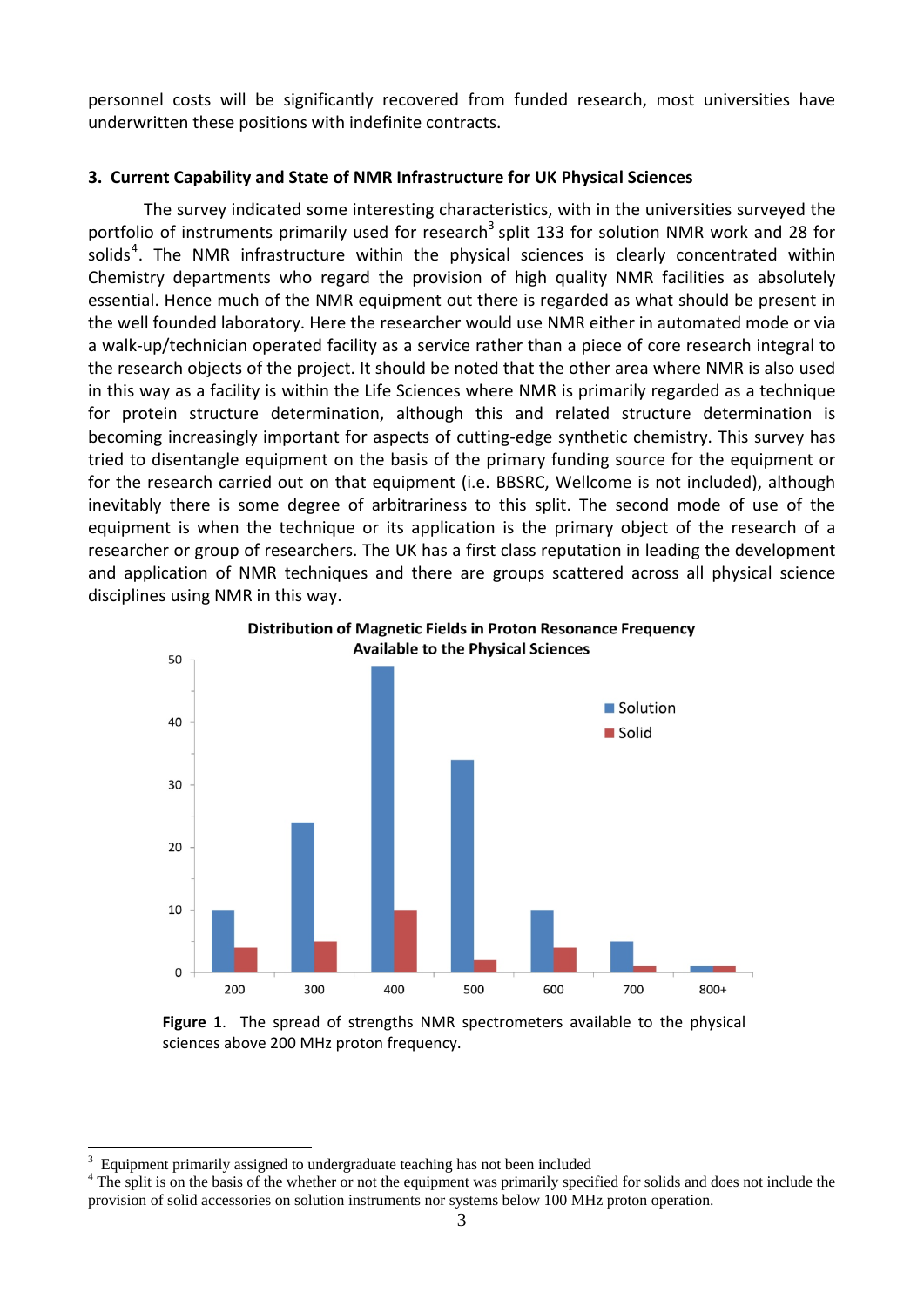The spread of equipment (Fig. 1) revealed by the survey was intriguing. The dominant field for both solution and solid state NMR work was 9.4 T (400 MHz proton). Given how long higher magnetic fields than this have now been routinely available it is a little surprising that this field remains the most used.

The four main observations on the equipment data are:

- (i) The number of instruments supporting solution NMR in the range 200-300 MHz comprised over 25% of the current portfolio. This is probably a result of the development of the portfolio by accretion rather than active replacement, which is perhaps a natural tendency, particularly when one of the key pressures is capacity issues. However this approach then stores up a problems in terms of capital replacement;
- (ii) Only 13% of the portfolio for solution NMR is at 600 MHz and above, with only one instrument at 800 MHz<sup>5</sup> where physical sciences activity has clear access;
- (iii) Although the proportion of instruments at 600 MHz and above is higher in the solid state NMR community at 21% there are only two instruments for solids work above 600 MHz (i.e. one 700 MHz and the national 850 MHz facility);
- (iv) Cryoprobes brought significant gains in sensitivity in solution NMR, but the number of solution instruments with associated cryoprobes was much lower than expected given how long this technology has now been around.

The survey also captured some age information. More aged equipment becomes physically worn out requiring more repairs and is of lower inherent sensitivity. However what becomes more of a limitation in enabling internationally competitive research is the range and sophistication of experiments that can be performed on older instruments. So NMR technology improvements over recent years include more routine access to gradient shimming, shaped/adiabatic pulses, multichannel operation and wider range routine X-nucleus detection, with much of this under automation, fast magic angle spinning (MAS) and cryoprobe experiments. A concrete example where previous generation consoles are severely limiting the complexity of experiments that can

be undertaken is with pulse-shaping. The turnover time for such technology is probably around 7 years for console and probes, when it then becomes 'last' generation. Ten years is probably the best guide for a combination of when such equipment becomes really last generation and the actual physically reliable longevity of the equipment. The age profile of the consoles (Fig. 2) shows around 40% could be regarded as roughly current generation, which is a positive number. On the down side approaching 50% of the portfolio is 11 or more years old which in an ideal world should be replaced and is therefore a big capital liability for the sector.

There is then a double loss of efficiency with older 'last' generation equipment in that adequate, but less informative experiments are performed. Cases

 $\overline{a}$ 





were cited where keeping instruments running using a 'patch and mend' approach, sinking quite a

<sup>&</sup>lt;sup>5</sup> Only one 800 MHz instrument was clearly located in an environment where significant physical sciences work was being undertaken but it is likely that much of the work even on that instrument was life sciences funded.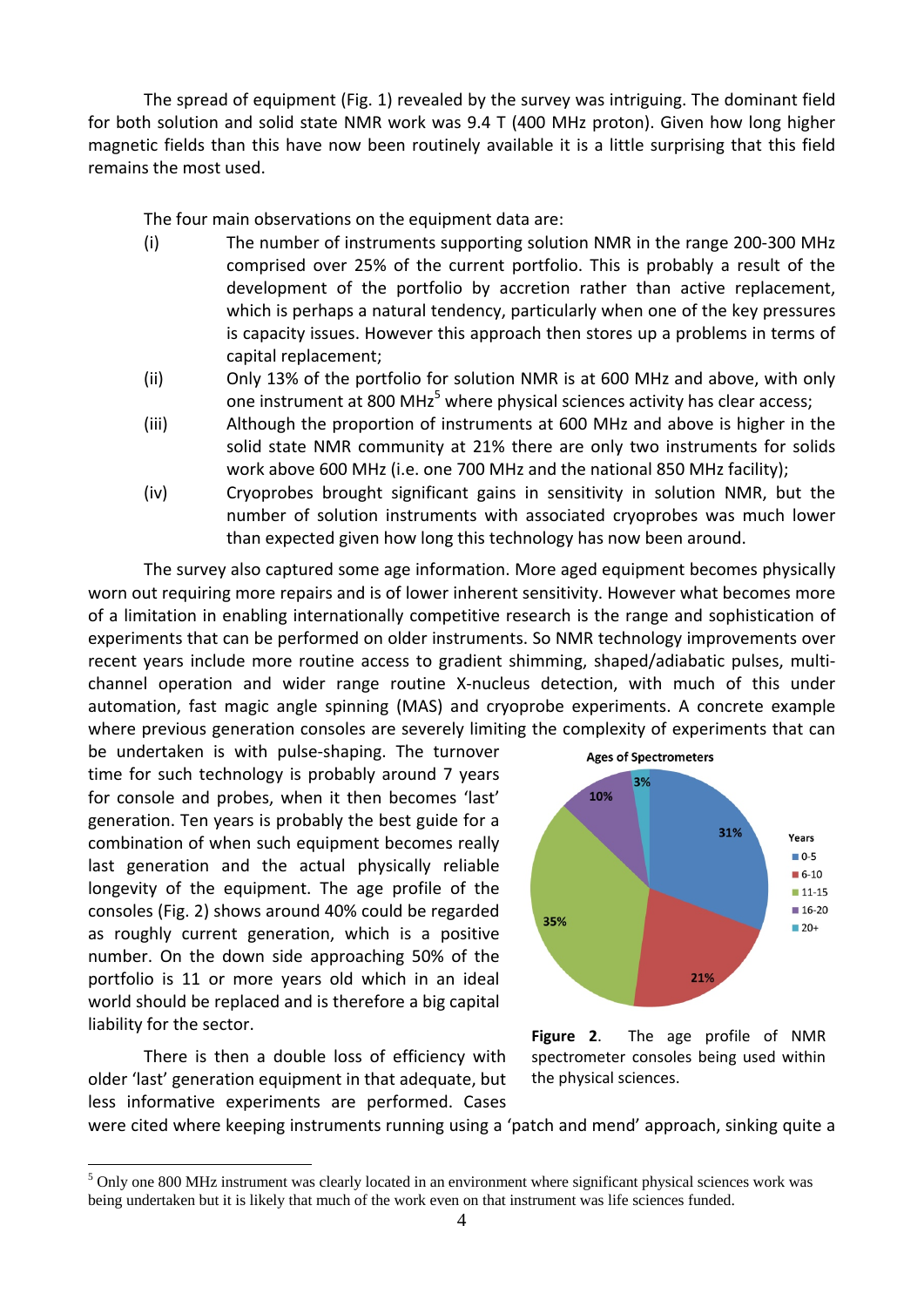bit of support time costs into them. Overall usage figures for most instruments were commendably high (> 80% on a 24/7 basis). Many systems had had upgrades with robotic sample changers and for solution work the sensitivity advantages of implementing higher fields and cryoprobes was certainly evident, but nowhere near as widespread as expected to give the sensitivity advantages. It should be emphasised that improved sensitivity has two advantages namely the improved throughput and hence efficiency of operation *and* the range of experiments/samples that can be contemplated increases.

 This then brings one to consideration of availability of magnetic fields which also plays into the sensitivity arguments as magnetic field is a fundamental driver of sensitivity, but also bringing the added advantages of greater resolution. In solution state experiments, such as shift-resolved 2D methods the resolving ability of the experiments (e.g. TOCSY, HSQC) improves as the square of the applied magnetic field. The advantages of this resolution are seen in better resolution of compounds in complex mixtures (e.g. metabolomics) and in detecting very small differences in structure. With the increased sensitivity many more sensitivity limited experiments become possible, such as detection of very dilute components in mixtures and low level reaction intermediates. For solids there are also a big advantages of higher magnetic fields through increased sensitivity, but especially for the observation of quadrupolar nuclei where again resolution improves rapidly with increasing magnetic field. There has been a gradual shift to higher fields, but lower fields have been retained for too long. As an out and out research tool lower field solution instruments, certainly below 300 MHz should be replaced. Even if a 300 MHz system were adequate, the greater sensitivity and throughput means that the underpinning university facility specific solution NMR equipment should be 400 and 500, with significant cryoprobe availability at 500 MHz and above. There should be increasing availability of 600 MHz within such facilities. It was noted in several submissions that access to 500-600 MHz solution state NMR is now essential for competitive research within Chemistry Departments, as lack of onsite access can significantly impact on productivity and potential for work-leading status of such research.

Solid state NMR has until relatively recently been regarded as a specialist technique, but several cases were made for chemistry communities, such as those with large materials chemistry research efforts, as now needing to directly associate solid state NMR capability with their departmental/faculty facilities. It should be noted here that because of the higher cost of wide bore (as opposed to standard bore) magnets and the factors determining line widths it is the case that slightly lower field 300-400 MHz should apply as standard work horse instruments for solids experiments than for solution work.

 As highlighted above the survey revealed that for the question of really leading-edge high field equipment, there are several potentially serious weaknesses in the UK provision supporting physical sciences. For solution NMR there are surprisingly few instruments at ≥ 700 MHz available to the physical sciences community (although there is availability for the Life Sciences where the field is essential for the larger protein molecules) and similarly for the solid state community above 600 MHz there is only one group based instrument and the national 850 MHz facility. That this is a problem can be seen by comparison with the main European competitors (e.g. France, the Netherlands, Germany) where there has been systematic development of networks of instruments at 700 MHz and above for both solution and solid state NMR. An interesting observation was made with regards to a number of European calls for supporting high level infrastructure that in exchange for European access for part of the time on such instruments, significant recurrent funding (in particular helping with the funding of the support posts) can be earned. However to be attractive to be parts of such networks the equipment needs to be leading-edge, which for NMR is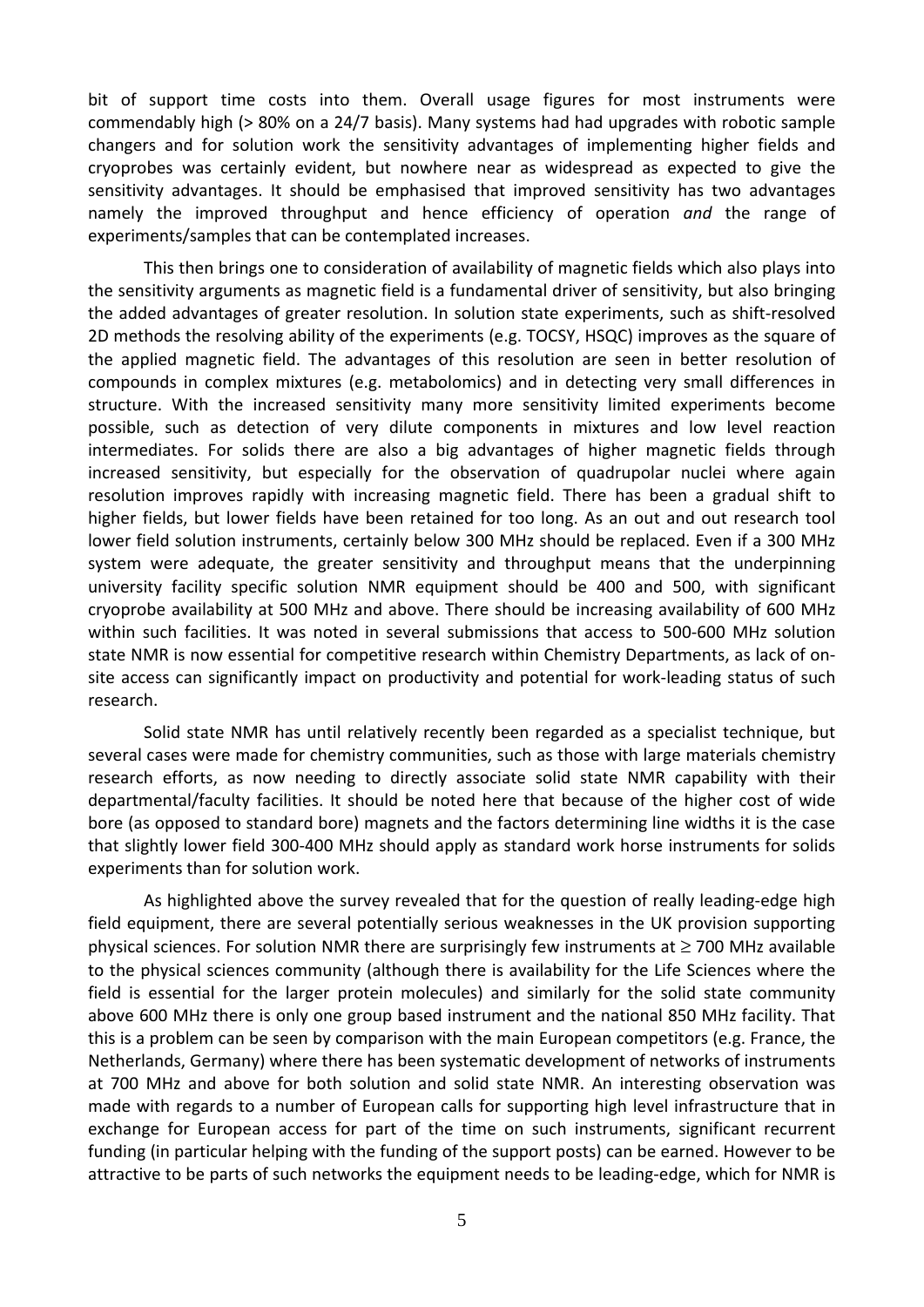often directly related to the magnetic field. At the moment the UK is often not really competitive enough to be a part of these potentially lucrative and prestigious networks.

At the extreme in the discussion over the provision of leading-edge spectrometers is the availability of ultrahigh magnetic field, which impacts on the physical sciences. However the scale of the necessary investment (> £16M) should feed into a discussion which is probably crosscouncil. In the near to medium term (up to 2020) the UK needs to contemplate its provision of ultrahigh field NMR (> 1 GHz). Orders for such ultrahigh field instruments have been or will shortly be placed from Germany, Italy, Switzerland and the Netherlands. The Netherlands have included ultrahigh field NMR as a priority of their large facilities roadmap released in May 2012, where funding of 18.5 MEuro for the first 1.2 GHz instrument was announced that is intended to be part of an eventual extensive network of very high field instruments of which several are intended to be above 1 GHz. All of this evidence is pointing towards a similar hierarchy of NMR infrastructure that maps onto the classification of high performance computing into tiers 1-3. A similar classification may be helpful here and with other experimental techniques.

A question was also raised as to being clear where other real strategic needs reside for NMR. For example there is a definite requirement in the physical sciences community for provision of specialised facilities for extreme diffusion measurements, novel implementation within various engineering applications, wider temperature capability, along with relevant imaging capability. In the drive for ever higher sensitivity in NMR cold or 'cryo'probes were a key step forward through the gain of a factor up to  $\sim$  4 in signal and hence more than 15 in signal-to-noise. This has become even more useful as X-channel cryoprobes have become available. The recent renaissance in dynamic nuclear polarisation (DNP) offers possibilities for signal enhancements of ~10-330. RCUK funding for fundamental developments in DNP has allowed the UK to remain competitive on the development front. However recently commercial instrumentation at 9.4 and 14.1 T has become available that allow the user community to begin to evaluate the real worth and likely impact of such DNP technology. Some countries have responded rapidly, with for example a DFG call in 2011 announcing funding in October 2011 of three DNP spectrometers across the science base including the physical sciences. In the UK having no new generation commercial DNP instrumentation to act as a national facility and focus for understanding the range of impact of this technique is a weakness. Developing such a facility should be a strategic priority.

## **4. Sustainability**

#### **4.1 Financial**

 The data collected indicated that a patchwork of funding had been used in the past to fund the NMR infrastructure within physical sciences which is most likely repeated with other instrumentation for other techniques (e.g. mass spectrometry, electron microscopy) and disciplinary areas (e.g. Life Sciences). In this survey the sources of funding of the original equipment quoted included Multi-project Equipment, JIF, JREI, SRIF, CIF, Regional Development Agencies, Universities' own funds, responsive mode grants and donations. As equipment or capital calls came along there was often a response that filled a short term need with a tendency to meet demand by an expansion of capacity rather than upgrading and/or replacement. It is largely unclear if analysis was undertaken as to the funding replacement strategy and the sustainability of the infrastructure prior to purchase i.e. could the capital funds for replacement be generated within the business plan for the equipment/department/university. Many of these funding schemes were pre-fEC so it is to some extent legitimate not to have factored in the cost of replacement as it was expected future Government capital funding lines would emerge to cover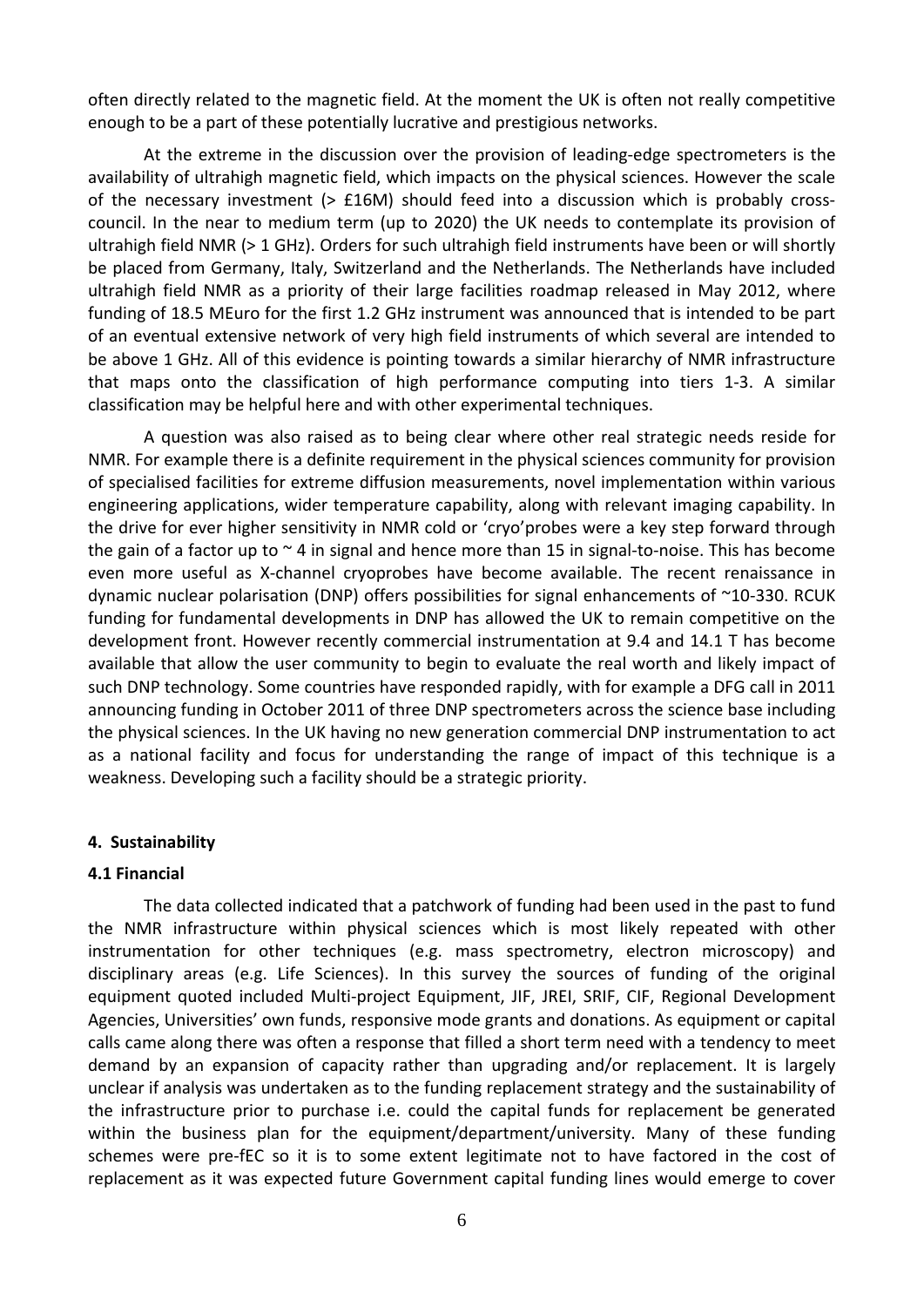this. However we should be in a very different position with fEC meaning that sustainability should be built into the costs. With the move to fEC funding from RCUK has always only been at the 80% level under dual support, but has got tighter as Wakeham efficiencies have been sought. Under the transparent approach to costing (TRAC) HEIs in the TRAC calculation of the costs include equipment at the insured replacement value irrespective of the financial accounting position on the depreciation.

If equipment is to be used as a specialist facility and charged across a broad portfolio of activities it can be designated as either a Major (MRF) or Small Research Facility (SRF). In the original fEC guidance on these was to suggest a divide where the replacement cost or annual cost was < £300k. The main difference in the calculations of rates was that SRFs are only really based on the direct costs (it seems that other directly associated costs e.g. technical are a little grey) whereas MRFs could include all costs, especially the inclusion of depreciation. The number of NMR facilities that are charged as MRFs is very small, although quite a few more are charged as SRFs. It would appear that almost no piece of equipment, but perhaps more importantly equipment used as a facility, is yet fully self-sustaining. This does *not* appear to be a problem with the actual utilisation rate, which is the number at which the charging rate is based on, but rather the mix of activities which subsequently mean it is not possible to fully recover costs. That this is a real problem now has been brought into sharp focus with the significant reduction in capital streams most notably that available to Research Councils for grants and the Funding Councils (e.g. for CIF). The survey indicated for many of the instruments that need upgrading in the near to medium were expecting very significant funding from EPSRC. Given the current and projected level of capital available funding across all equipment available to the EPSRC there is probably a significant mis-match between supply and demand of such funding. Many 'workhorse' solution NMR facilities within Chemistry Departments are run as SRFs. Yet there is a compelling case from the evidence here that even run under fEC this is not a sustainable situation and it is would be timely for EPSRC (along with the other Research Councils) to fully understand the operation of this fEC model and how it needs to be modified to achieve sustainability. Wrapped up in this sustainability question is the use of such infrastructure by PhD students. With students no longer eligible to be funded from projects, the funding sources are mainly from Doctoral Training Accounts or Centres for Doctoral Training the universities only get the fees plus the RDP element of QR-funding totalling around £7,000. Such funding is well below that necessary to make it genuinely financially sustainable and needs to be corrected so that there is not a tension between allowing our PhD students access to really leading-edge equipment so that they can be trained to world-leading standard and the sustainability of the equipment.

 In the submissions several points were made about various aspects of funding and that greater clarity over what the different funding streams are meant to fund so that there is greater transparency over the income streams and the way they are intended to be mixed together to meet the costs of research. Hence a key point made was clarity over the responsibility for funding different elements of the spectrometer portfolio and once this clarity was achieved what medium term certainty was possible over the funding streams to allow planning. It is also clear that much of the *ad hoc* development of the portfolio is to some extent as a result over the changing nature of funding streams. Also under the fEC model (once it is properly understood that it is operating in such a way to make things sustainable) it should be made clear what needs to be funded with significant Research Council/Funding Council contributions directly to the equipment.

Potential funding streams include:

*Estates costs* – the guidance on estates costs has clearly allowed the recovery of all costs associated with equipment, including depreciation. Given how long ago some equipment was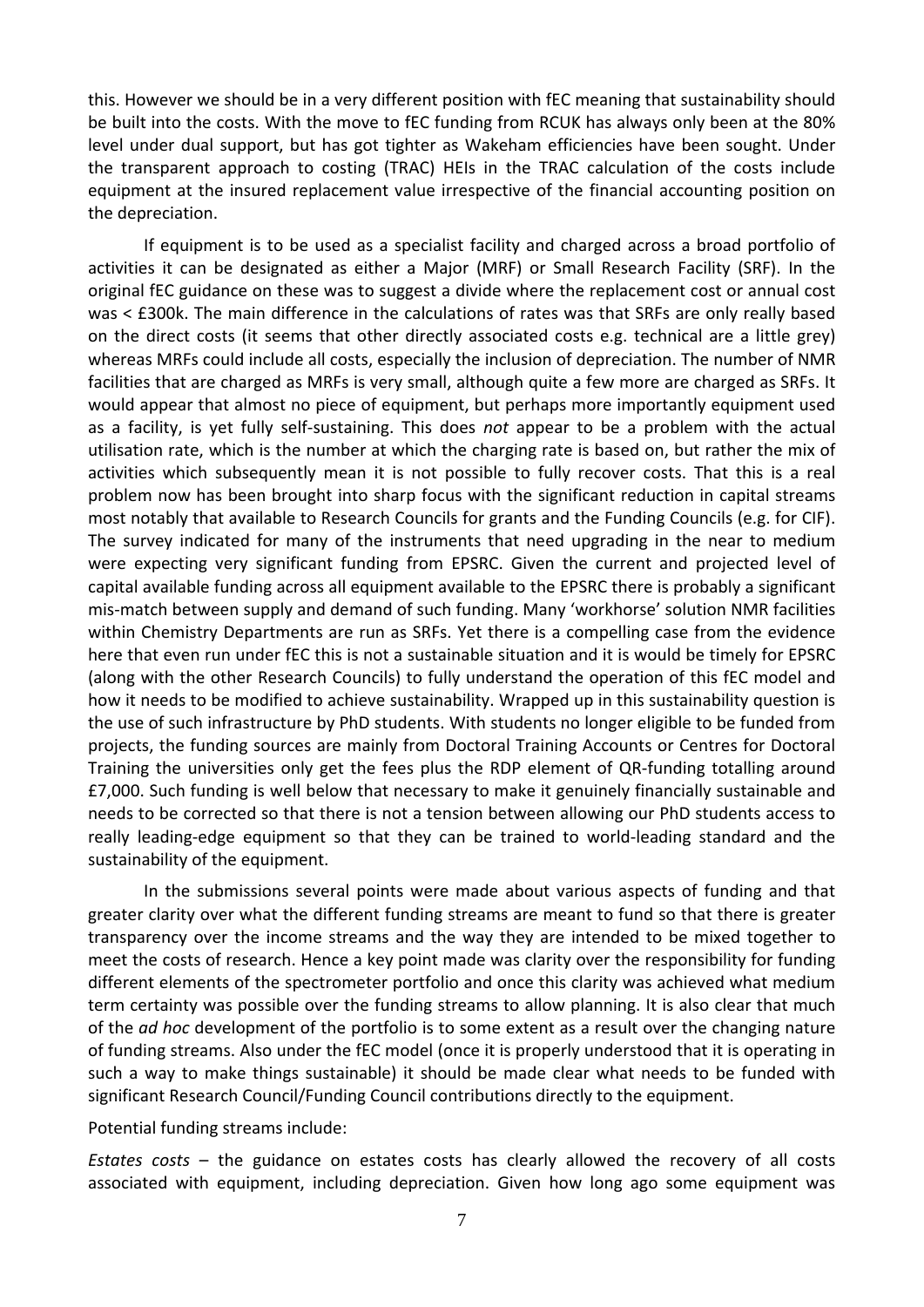funded, such as under JIF and early rounds of SRIF, there should be some data for equipment (say NMR consoles and probes) now probably written off in the accounting sense and is approach the end of its practically useful lifetime, on how well the sustainability has developed for that equipment and any potential gap in sustainability from this source.

*Capital investment fund (CIF)* – The research element of such funding (RCIF) is to contribute to the long-term financial sustainability of the research activities of HEIs which includes the physical infrastructure that supports them. Although there is no direct connectivity between funding streams this is one of the sources that is identified for the obligatory contribution to RCUK funded equipment in the range £10k to the Office Journal of the European Union (OJEU) threshold.

*Quality-related (QR) element of Funding Council Resourcing* – As part of the UK's very successful dual support system QR has to underpin many elements of the research infrastructure. This is particularly true for equipment that cannot be directly attributable to project funding, with all guidance explicitly including key pieces of equipment.

*A Direct Project Cost* – As an MRF or SRF, costs or part of the costs of a facility can be recovered via a directly allocated or incurred cost on a grant. This of course depends on being able to calculate this in a way that translates to a rate that allows sustainable recovery as a product of that rate and funded activity that is successful.



Although TRAC provides a framework that looks to recognise the costs for making a facility fully sustainable, having a completely standard model across all facilities is probably not possible as there are some differences in detail between institutions and what is loaded into the sustainability model for a facility. In developing sustainability models there needs to be clearer guidance on:

- (i) Dealing with depreciation both in the sense of having a common model of building it into the fEC rates and then mapping this more explicitly to the income funding streams;
- (ii) Understanding how space charges are included in facility costs which often differs between institutions in the way it is factored into their management accounts;
- (iii) Dealing with non-fEC funded costs (e.g. research students, internal recharging of ownfunded research), especially identifying whether and where the funding to cover these costs are currently located in the system.

In looking at the recent funding of NMR equipment some universities were already drawing a clear distinction between 'workhorse' underpinning facilities that were vital to the more general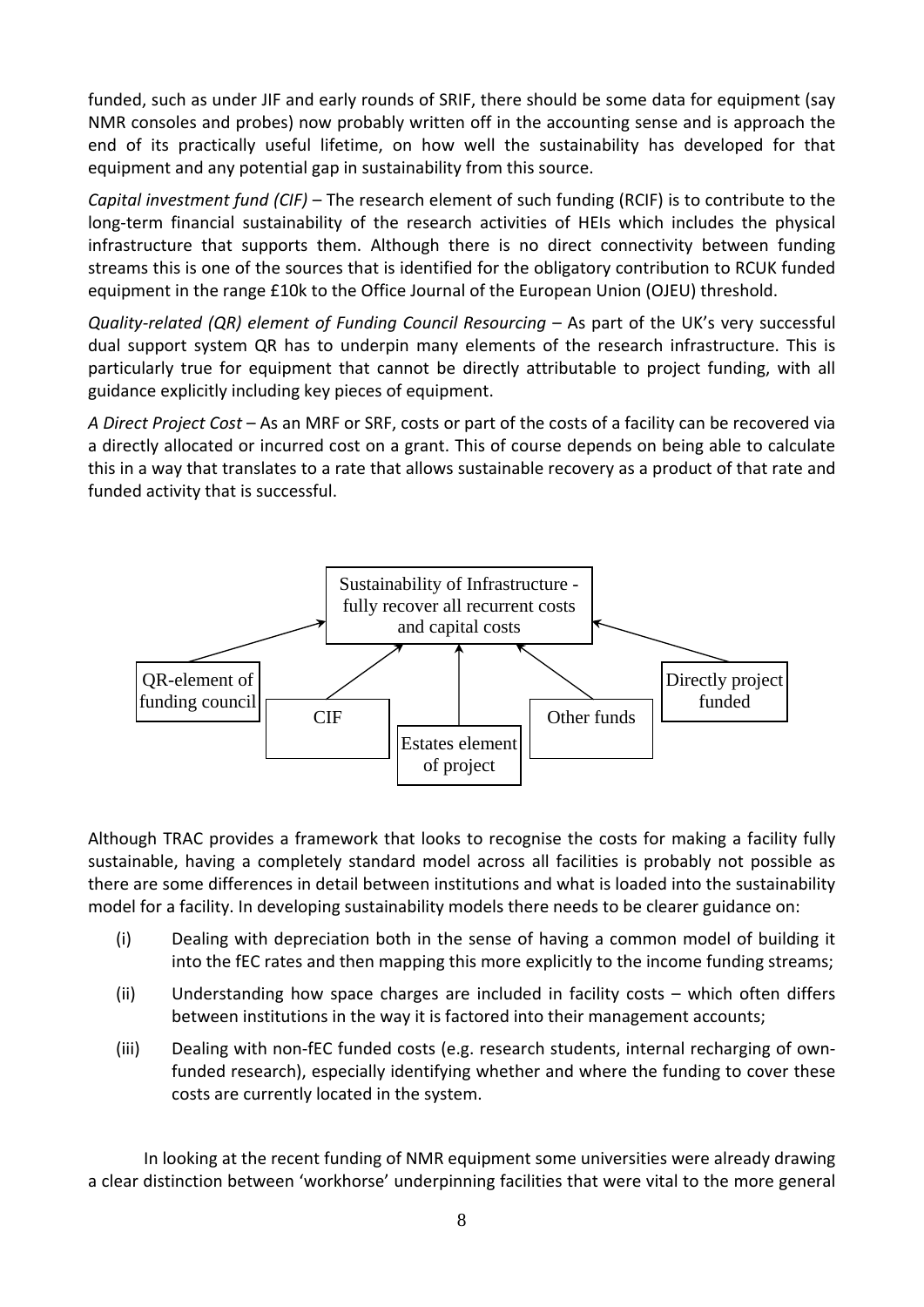health of the discipline and the really leading-edge instrumentation that might allow really novel research in a related area or for technique/application development of the technique itself. It is clear that within university planning there is increasing provision of funding for scientific equipment, both new and replacement, within the medium term capital funding streams of the university. For the 'workhorse' underpinning core facilities some universities/departments had already taken on responsibility for the replacement and upgrade from 'own' funds (although the exact definition of own funds is not clear). Although this is a call for each university to make, in the light of what central capital funding streams are likely to be available they need to make decisions about what they themselves are prepared to make provision for and some guidance as to expectations of Research Councils as to the division of responsibility would be welcome. As a guideline, given the lead already given by some universities, there seems to be a split developing between for solution NMR at 500 MHz and below that is underpinning a wide portfolio of research. This would seem to be falling under the heading of a well founded laboratory. This should go into the capital planning of the HEI as opposed to being the expectation that this is specifically eligible for grant funding.

There should always be the opportunity for bids for equipment that is central to the research (i.e. that associated with a specific research proposal or centre of excellence that stands up to international standards) or where there is a need on the national level for provision of a facility to where the scale of investment is well beyond what a single HEI or even group of HEIs can be expected to provide. There are several examples of UK groups which are internationally leading in particular aspects of technique development. The 'National Facility' concept is exemplified by the High Field Solid State NMR Facility at Warwick which provides a 'free at the point of access' resource for the whole of the UK community. Given the pressure on funding, especially capital it is imperative for such facilities that they reconcile the funding in terms of the quality of the science they enable and having very robust mechanisms in place to check this, especially once they have been operationally for some time. The worth of a facility should be judged as a combination of utilisation, oversubscription by international standards along with quality of the outputs and impact of the research. For strategic equipment bids guidance as what a reasonable 'university contribution' was requested. Although there are no hard and fast expectations a commensurate contribution depending on the balance of research confined only to the researchers of that university to the creation of a facility/broader community element. A contribution would reflect that various funding council streams (e.g. QR, CIF) are part of the dual support of research which explicitly includes the provision of infrastructure for research and would not otherwise be possible for that university/group without the provision of that support.

#### **4.2 Broader Sustainability Issues**

 At a practical level there are several other aspects of sustainability that could be considered. These mostly centre on the magnet. Magnets have long lifetimes, in excess of 30 years if they are well looked after. However technology (other than the availability of ever higher magnetic fields) has moved on in two crucial aspects, namely the development of shielded magnets producing greatly reduced magnetic footprints and hence space requirements of the magnetic fields. Secondly, magnet design in terms of the loss of cryogens have become very much more efficient meaning the hold times (times between refills) has greatly increased thereby reducing a central running cost. However the long lifetime of magnets has meant that since there is often no imperative to replace them, old design magnets have tended to be kept. Although a significant capital outlay, the efficiency gains in replacing magnets could result from the space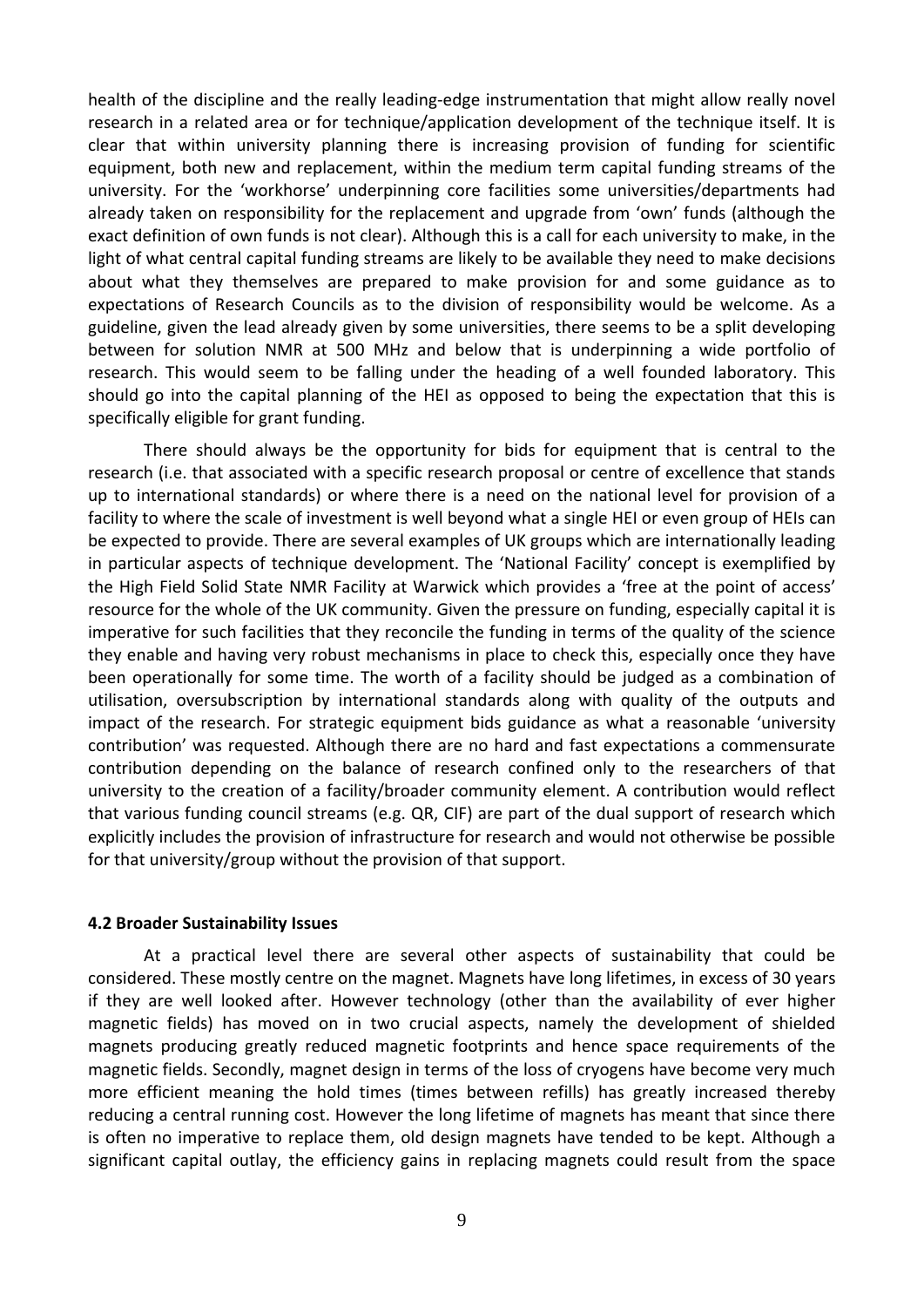gains along with the reduced cryogen consumption. So encouragement to HEIs to more proactively seek to replace older unshielded magnets should be considered.

The importance of installing more efficient magnets has been increased through the problems associated with the shortages of supply helium and noting the very real worry about how this could seriously affect the availability of helium for NMR and other scientific research. These would be a direct recurrent cost saving, as well as a strategic case for decreasing helium usage through magnet design. Surprisingly few universities have instituted helium recycling associated with NMR facilities. The economic case for recycling helium is still probably marginal. However there are two clear cut elements of a case for encouraging recycling helium including (i) improving resilience to issues with supply (i.e. when fewer litres have to be externally sourced), and (ii) there is the conservation of a finite resource. In keeping with universities being good model citizens in their social and corporate responsibility an aim to be as helium-neutral as possible would send a good signal. Given that the financial case is marginal only four universities either have or will in the coming year significantly recover their helium associated with NMR. Several universities mentioned that during the medium term that such recycling was going to be considered. It is a good time to re-examine this approach as new alternative cryogenic recycling technologies are becoming more widely available (e.g. conventional Joule-Thomson liquefaction vs closed cycle cold finger technology), EPSRC should consider incentivising use of more efficient magnets and installation of recovery systems.

#### **5. Equipment Sharing, Efficiency of use and Strategy Development for NMR Infrastructure**

 The survey revealed that in most cases NMR spectrometers were heavily used, in most cases 24/7. Where NMR was used as a facility, as opposed to a primary research instrument, for standard experiments open, user programmed access is widely practiced, with good use made of robotic sample changers for walk-up access. Hence for the majority of spectrometers there was >80% usage. It emerged from the submissions from universities that under EPSRC Impact awards there are several projects looking at the more efficient use of such experimental resources through more automated and planned work flows. It seems that as there are several parallel projects in this area, once there are outcomes from these projects pooling what has been learnt and taking the best outcomes for more widespread use would be a good outcome for the sector.

 Another area where there has been clear progress was in the development of groups of universities where there are commitments to examine asset sharing and the sharing in strategic assets when it was over and above the level what was needed as local day-to-day access. There is a view that real sharing is only likely to be considered when the equipment is regarded as beyond the reach of a single bid/institution, but there was an acknowledgement that this did depend on the institutional perspective. Signals of this change of behaviour was in shared asset registers, joint identification of necessary large scale investments across the group of institutions and even under the Core Capability for Chemistry Research call (11/12) two groupings put in *single* bids. Groupings that emerged as collaborating to some extent under asset sharing are:

 Bath-Bristol-Cardiff Eastchem (Edinburgh, St Andrews) M5 (Birmingham, Leicester, Loughborough, Nottingham, Warwick) N8 (Durham, Lancaster, Leeds, Liverpool, Manchester, Newcastle, Sheffield, York) SES (Cambridge, Imperial, Oxford, Southampton, UCL) Westchem (Glasgow, Strathclyde)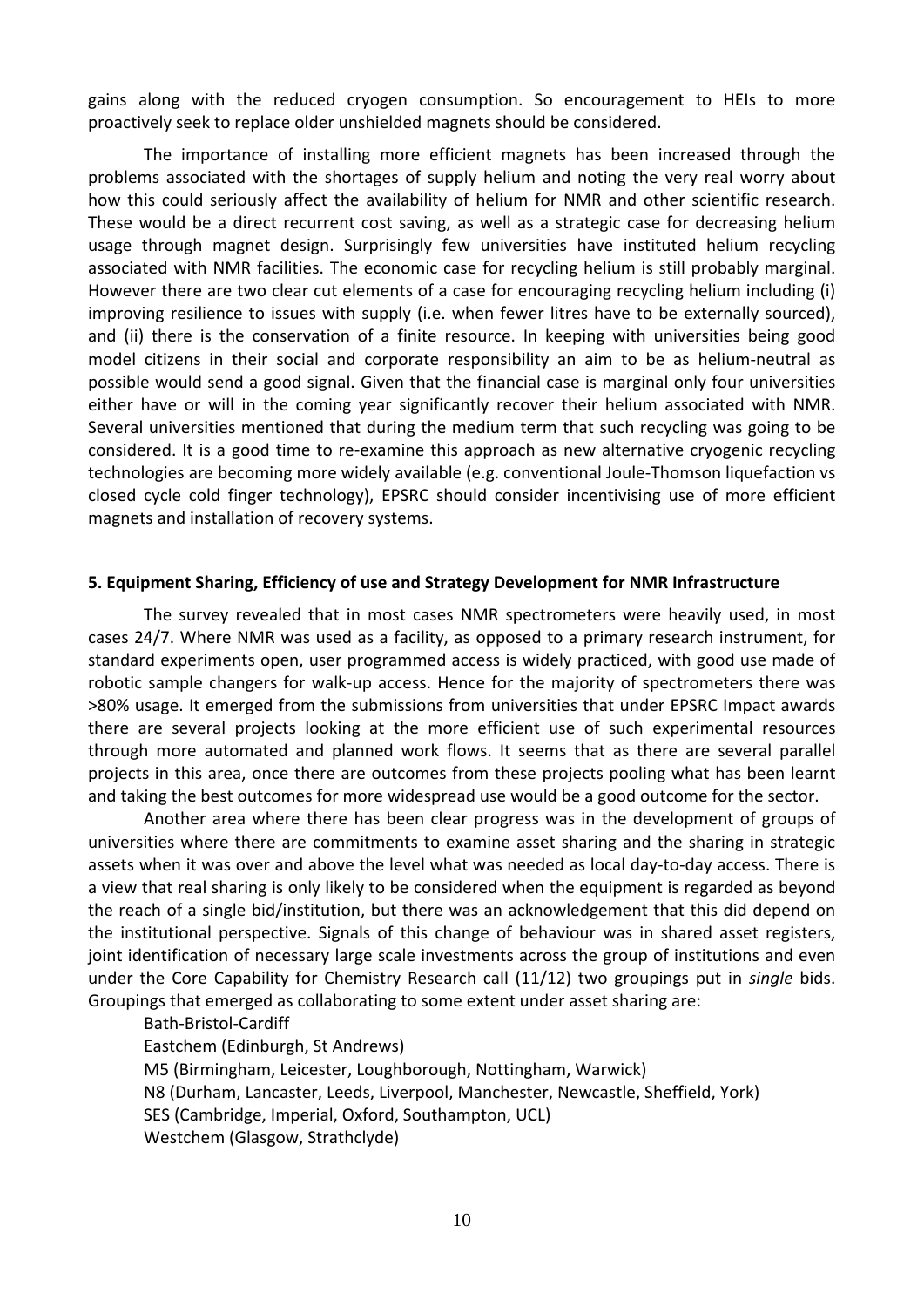It was also interesting to see that linked to several of these consortia were then further relationships to either smaller or less research intensive institutions to present on a more formal footing access to key infrastructure that it would be unlikely that less research intensive HEIs could individually provide. The recently published EPSRC-funded report 'Sharing for Excellence and Growth'<sup>6</sup> noted there needed to be a balance as to what was locally available and that which could really be shared. Although sharing of highly specialised equipment was always possible, an estimate was made that there was likely to be a financial threshold in the window £200-500k where such sharing becomes more likely. These groupings or even wider groups coordinated procurement certainly enables more efficient use of resources. This is often greatly in the interests of HEIs, provided that any geographically distributed processes can ensure that individual researchers have their particularly specification needs catered for in detail. Such processes do not work well with very short procurement times related to requirements of rapidly needing to spend specific funding streams, which can only reduce the value for money which it is possible to obtain. RCUK with their considerable capital funding streams might want to consider what more active role they might play in procurement to ensure the best value for the public purse. To encourage sharing, ensuring that full costs of sharing (e.g. coordinating access) are met from funders was suggested. Although tighter capital funding can be seen as a driver of some of these changes there are undoubtedly positive benefits to performing top class research which is intimately connected to leading-edge research equipment.

# **6. Key Findings and Recommendations**

- 6.1 There was a clear recognition that there is a direct connection between the provision of world-leading equipment and the ability to maintain the UK's position in producing world class research and that NMR is one of the key techniques.
- 6.2 Significant reassurance can be provided that through automation and efficient operation that very high utilisation rates are already being achieved across much of the NMR equipment base.
- 6.3 Behaviour change of HEIs with respect to capital infrastructure is already demonstrable with the provision of comprehensive searchable databases and groupings of universities sharing strategies for the joint provision of leading-edge equipment.
- 6.4 A review should be urgently undertaken of the data now fEC has been operating for a few years just how well recovery is working and making facilities sustainable.
- 6.5 Clear guidance as to the intended purposes of funding streams could be provided and how it is envisaged they are combined to delivery sustainability of equipment. There should also be clarity as to where it is anticipated that non-fEC activity (particularly PhD students) is funded from.
- 6.6 In improving efficiency of NMR EPSRC should consider incentivising upgrades to more shielded magnets and the installation of helium recovery systems associated with NMR facilities.
- 6.7 In discussion with the community clearer understanding of what capital funding is the responsibility of the HEIs and what is really eligible for Strategic Equipment Funding. On the basis of the evidence provided here it would seem that spectrometers  $\leq 500$ MHz for solution and  $\leq$  400 MHz for solids that are there as departmental/faculty/university facilities to underpin a large range of projects and part of the general laboratory infrastructure should be funded by the HEIs<sup>7</sup>.

 $\overline{a}$ 

<sup>&</sup>lt;sup>6</sup> N8 Report 'Sharing Excellence for Growth' July 2012, www.n8research.org.uk

<sup>&</sup>lt;sup>7</sup> Currently to encourage upgrade to 600 MHz in such facilities these should be regarded as eligible for Strategic Equipment Funding